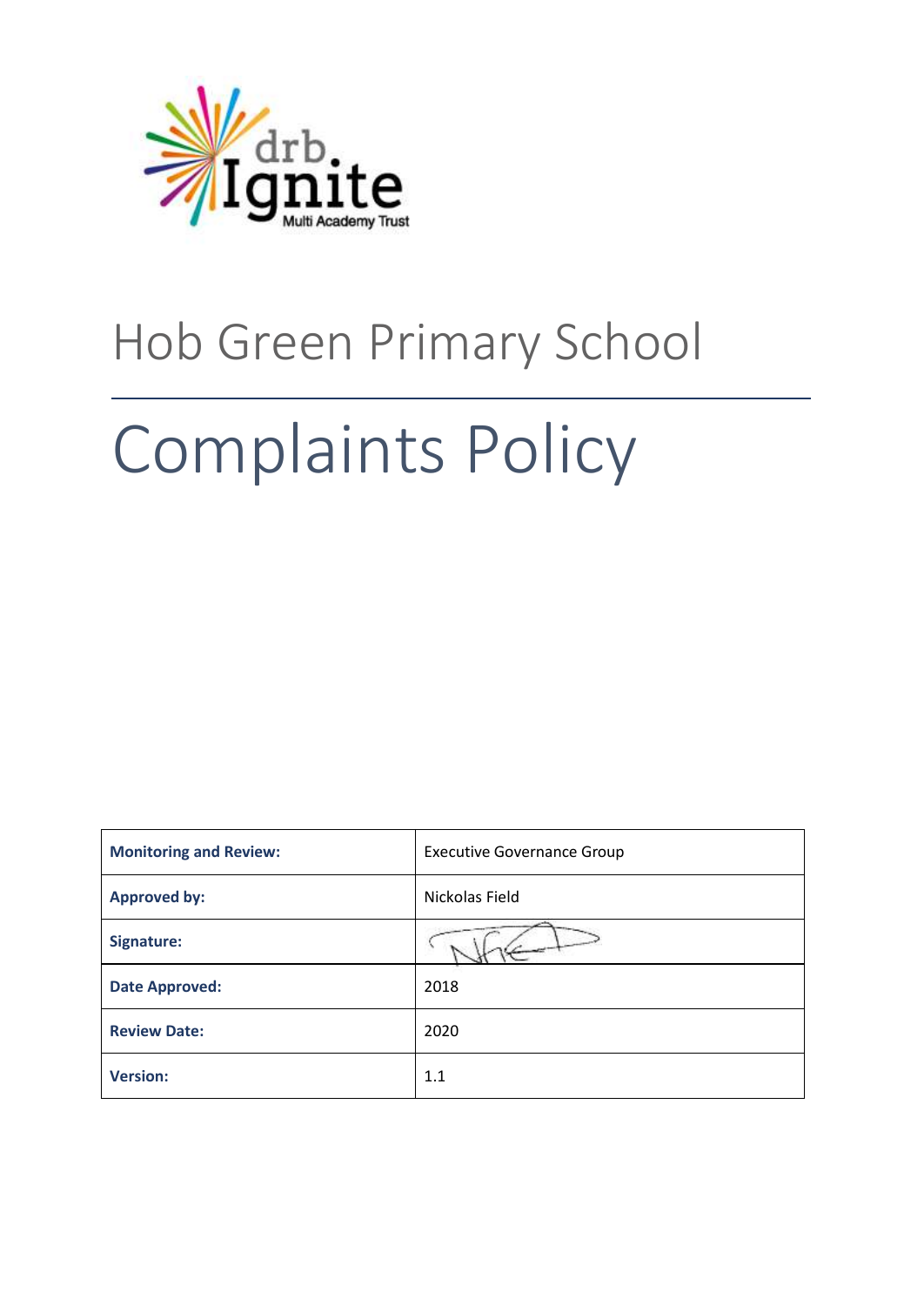#### Purpose

The purpose of this policy is to provide a clear procedure for dealing with complaints relating to the school or school staff. The policy applies to general complaints made by parents, carers, the community, school visitors and volunteers.

## Policy aims

The aims of the policy are to:

- achieve informal resolution wherever possible
- resolve complaints as quickly and efficiently as possible
- provide a clear process for dealing with complaints
- ensure every complaint is heard and handled appropriately
- deal with complaints sensitively with impartiality and confidentiality

• ensure all stages of the procedure are investigatory rather than adversarial. Reasonable support and adjustments will be made to assist complainants where English may not be their first language. This may include support from a translator. Reasonable support and adjustments will be made to support complainants with a disability. This may include accepting a complaint verbally instead of in writing or physical adjustments to accommodate an individual in school.

#### Stage 1: Informal

At Hob Green Primary School, staff and governors aim to ensure that all parents and community members are listened to especially when they have a concern or worry. As a matter of daily routine, schools receive numerous contacts from parents and other parties.

We want parents to come into school immediately to discuss any concern with their child's class teacher in the first instance. Many of these are resolved satisfactorily by providing information or through an informal meeting.

The nature of the concern may mean that parents are directed to a member of the Senior Leadership Team or the Headteacher as appropriate. We intend, that on most occasions, parents will be able to meet with a member of the Senior Leadership Team on the same day the concern is raised or at the latest within 24 hours.

If, following discussion with parents, it is decided that further information needs to be gathered, the school aims to ensure this will also be completed on the same day and parents informed either through a meeting at the end of the school day or via the telephone. In certain situations, the collation of information may take longer, and parents will be advised if this is the case. If the complaint is resolved, then no further action is required. If not, then the parent may move to the next stage – **Formal.**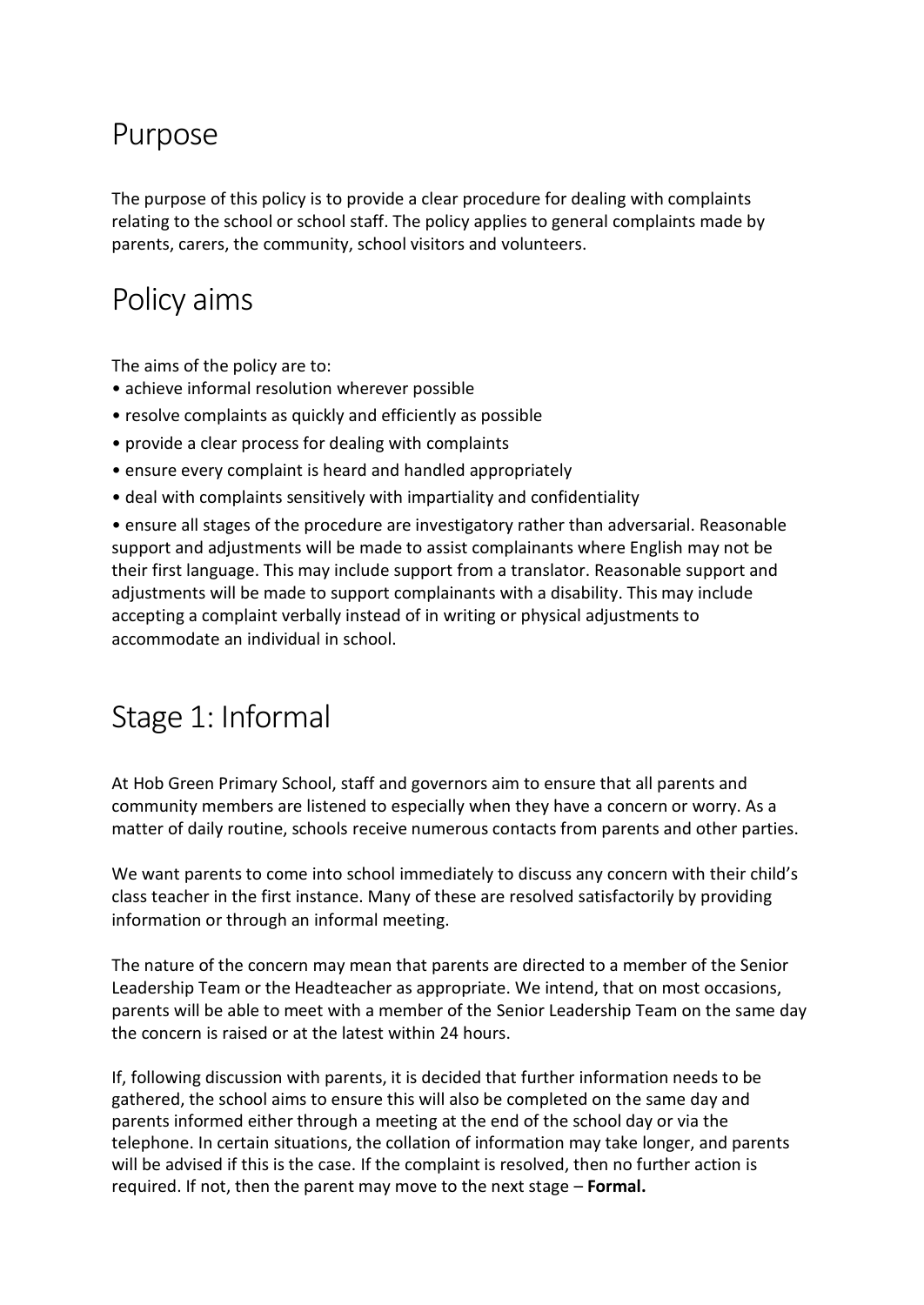#### Stage 2: Formal

If the complaint is unresolved following **Stage 1**, the parent will need to make a formal complaint in writing directly to the Headteacher. If the complaint is against the Headteacher the complaint should be addressed to the Chair of Governors.

On receipt of a written complaint the Headteacher will conduct a thorough investigation into the complaint. This may involve meetings with the complainant to obtain more information. The findings of the investigation will be recorded and presented directly to the complainant in a meeting or through the post within 10 working days.

The School will work to complete this investigation, reaching a satisfactory outcome within a 10-working day period. If this is achieved and parents accept the outcome, then no further action will be taken. The complaint, investigation and outcome will be recorded and reported to the Chair of Governors.

If parents feel that a satisfactory outcome has not been achieved, they will be informed of their right to make a formal complaint to the **Panel** and in doing so move to **Stage 3** of the Complaints process.

#### Stage 3: Panel

The complainant is asked to refer their written complaint formally to the Panel within 28 days of the completion of **Stage 2** of the process. School will make provision for a hearing before a Panel appointed by or on behalf of the school and consisting of at least 3 people, one of whom is independent of the management and running of the School, and who were not directly involved in the matters detailed in the complaint. The Panel will acknowledge the complaint within 10 working days, meeting within 15 working days.

The Parent will be invited to attend and can be accompanied, if they so wish.

Once the findings and recommendations have been found, a copy of this report must be provided to the complainant within 7 working days and, where relevant, the person complained about. It should also be available for inspection on the School premises by the proprietor and Headteacher.

A written record must be kept of all complaints that are made, determining whether they have been resolved, following a **Formal** procedure or if they had to proceed to a **Panel**  hearing. The record should also indicate what action had been taken by school as a result of those complaints (regardless of whether they are upheld).